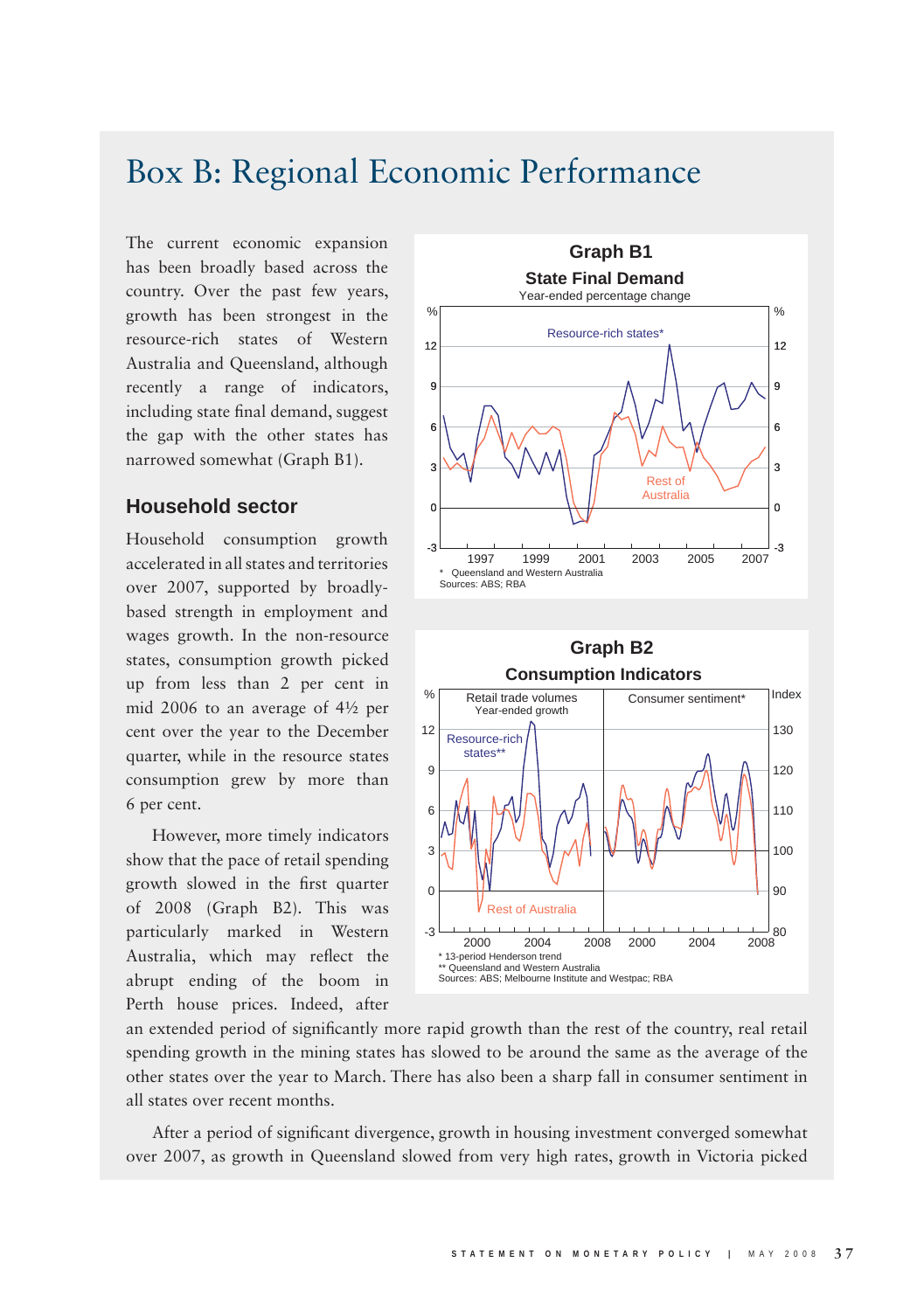

around 10 per cent between late 2003 and early 2006, before resuming growth in 2007. Perth prices were least affected and subsequently reaccelerated, with growth of around 100 per cent between mid 2003 and late 2006. Since then, prices in Perth have been roughly flat. Price growth in Melbourne, Adelaide and Brisbane was relatively subdued between late 2003 and late 2006, before picking up strongly to around 20 per cent over 2007. Data on prices in early 2008 and



up, and conditions in NSW stabilised (Graph B3). More recent indicators of the housing market, such as new home sales and building approvals, suggest a broadly-based softening in early 2008, as the impact of tighter financial conditions is felt across all states.

There have been significant divergences in house price developments across the major capitals in recent years. The end of the boom in 2003 resulted in a significant slowing in price growth in most capitals. Sydney was most affected, with prices falling by

the decline in auction clearance rates suggest that house price growth has slowed across the states in the face of tighter financial conditions.

## **Business sector**

Divergences between the states have been perhaps largest in business investment spending, in large part due to the extraordinary growth in mining-related investment spending in Western Australia and Queensland (Graph B4). Nevertheless, business investment growth was relatively strong across all the states over 2007, with the gap between growth in the resource-rich states and the

remainder of Australia narrowing as investment in NSW and Victoria recovered and growth eased in Queensland. The Bank's liaison indicates that growth in business investment remains strong into 2008, particularly for mining and infrastructure-construction related projects.